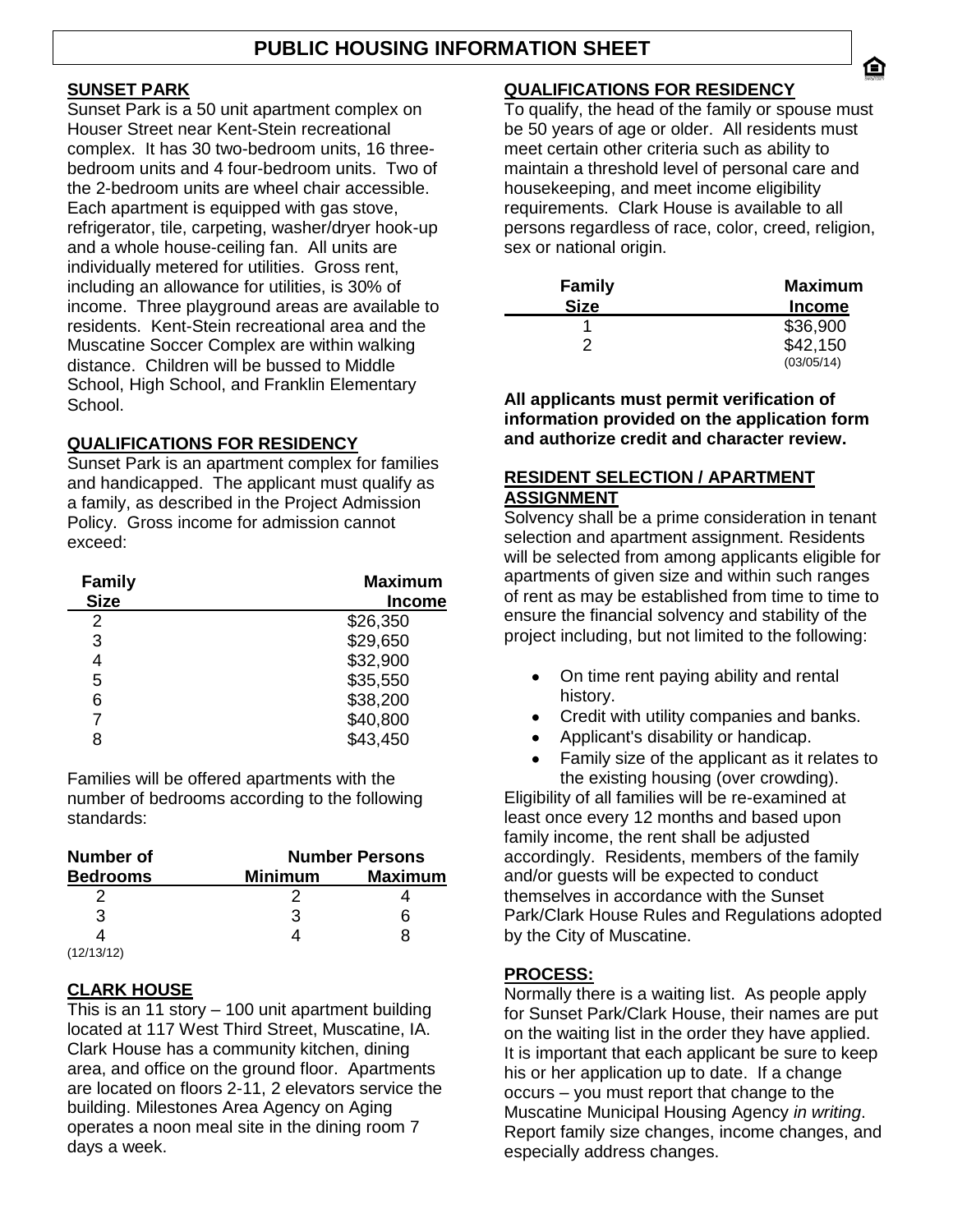When your name comes to the top of the list you will be required to bring in some necessary items. Start putting those things together now, so you will have them easily accessible when the time comes. We need birth certificates and Social Security cards now, the other items will be needed later.

Items you **must** bring include:

#### **Verification of Income for anyone over 18**

**years:** employment/wages, termination of employment, unemployment benefits, welfare/ADC/FIP, child support/alimony benefits, Social Security benefits, SSI benefits, pension/retirement … anything that pertains to YOUR family income.

**Assets/All Bank Accounts:** Savings, checking, CD's stocks, bonds, money market funds, IRA, KEOGH and similar retirement savings accounts, cash value of life insurance policies. Lump sum receipts such as inheritances, lottery winnings, cash from sale of assets, insurance settlements, Social Security and SSI lump-sum payments and other claims. EQUITY IN REAL PROPERTY OR CAPITAL INVESTMENTS. Equity is the estimated current market value of assets less the unpaid balance on all loans secured by the asset and reasonable costs that would be incurred in selling the asset.

**Medical Expenses:** Physician, prescription medication, over the counter medication, health insurance, hospital/clinic.

**Current Rent Receipts:** Most recent receipts. **Current Utility Bills:** Gas, Electric – not telephone

**Social Security or Resident Alien Cards:** Needed for *every member of the family.*

**Birth Certificates:** Need these for *every member of the family* (Needed WITH your application.\*)

#### **Immigration Documents:** If needed.

**Other Documents & Forms: Driver's license,** auto insurance/ registration, pet inoculations/liscensing.

We might ask for other things when the time your name comes to the top of the list – but if you have these in hand and ready to bring, you will save a lot of time!

\*Copies will be accepted with application; originals must be presented before housing assistance begins.

## **OTHER HOUSING OPPORTUNITIES:**

The Muscatine Municipal Housing Agency offers the following housing communities and programs: Clark House Hershey Manor Sunset Park Section 8 Voucher Program

## *Muscatine Municipal Housing Agency*

*City Hall – 215 Sycamore Street - Muscatine, IA 52761 563-264-1554*

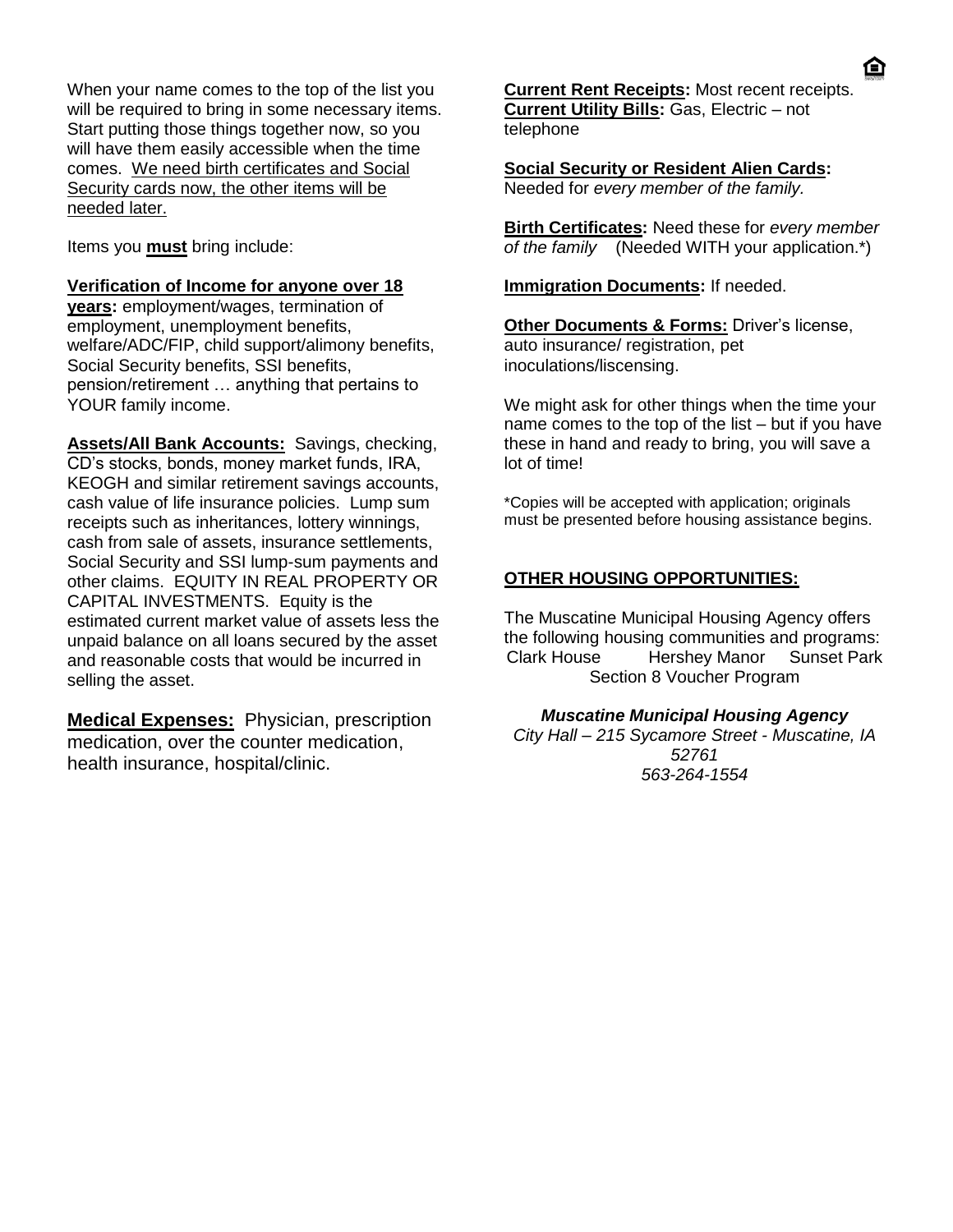# **PUBLIC HOUSING APPLICATION APPLYING FOR:**

Muscatine Municipal Housing Authority **□ Clark House** City Hall **□ Sunset Park** 215 Sycamore Street Muscatine, Iowa 52761



## **PARTICIPANTS REQUIRING SPECIAL ASSISTANCE**

**Participants with disabilities who require special accommodation in the application process should notify Muscatine Municipal Housing Agency at (563) 264-1554 or for the hearing impaired, the TDD at (563) 264- 1550.**

## **FAILURE TO COMPLETE ENTIRE APPLICATION OR PROVIDE READABLE ADDRESS AND FAMILY INFORMATION WILL RESULT IN APPLICATION NOT BEING PROCESSED IN A TIMELY MANNER.**

**PLEASE PRINT!**

Name of Applicant **Name of Applicant Name of Applicant** 

Mailing Address \_\_\_\_\_\_\_\_\_\_\_\_\_\_\_\_\_\_\_\_\_\_\_\_\_\_\_\_\_\_\_\_\_\_\_\_\_\_\_\_\_\_\_\_\_\_\_\_\_\_\_\_\_\_\_\_\_\_\_\_\_\_

| City |  | -- |  |
|------|--|----|--|
|------|--|----|--|

# **A. Family Composition (List yourself and only those who will be living with you)**

| <b>Name</b><br>(First, Middle Initial,<br>Last) | <b>Birth</b><br><b>Date</b> | <b>Social</b><br><b>Security</b><br><b>Number</b> | Relationship<br>to Head of<br>Household<br><b>Head of</b> | Age | <b>Sex</b> | <b>Marital</b><br><b>Status</b><br>(M, S, D, W) |
|-------------------------------------------------|-----------------------------|---------------------------------------------------|-----------------------------------------------------------|-----|------------|-------------------------------------------------|
|                                                 |                             |                                                   | <b>Household</b>                                          |     |            |                                                 |
|                                                 |                             |                                                   |                                                           |     |            |                                                 |
|                                                 |                             |                                                   |                                                           |     |            |                                                 |
|                                                 |                             |                                                   |                                                           |     |            |                                                 |
|                                                 |                             |                                                   |                                                           |     |            |                                                 |
|                                                 |                             |                                                   |                                                           |     |            |                                                 |
|                                                 |                             |                                                   |                                                           |     |            |                                                 |
|                                                 |                             |                                                   |                                                           |     |            |                                                 |

A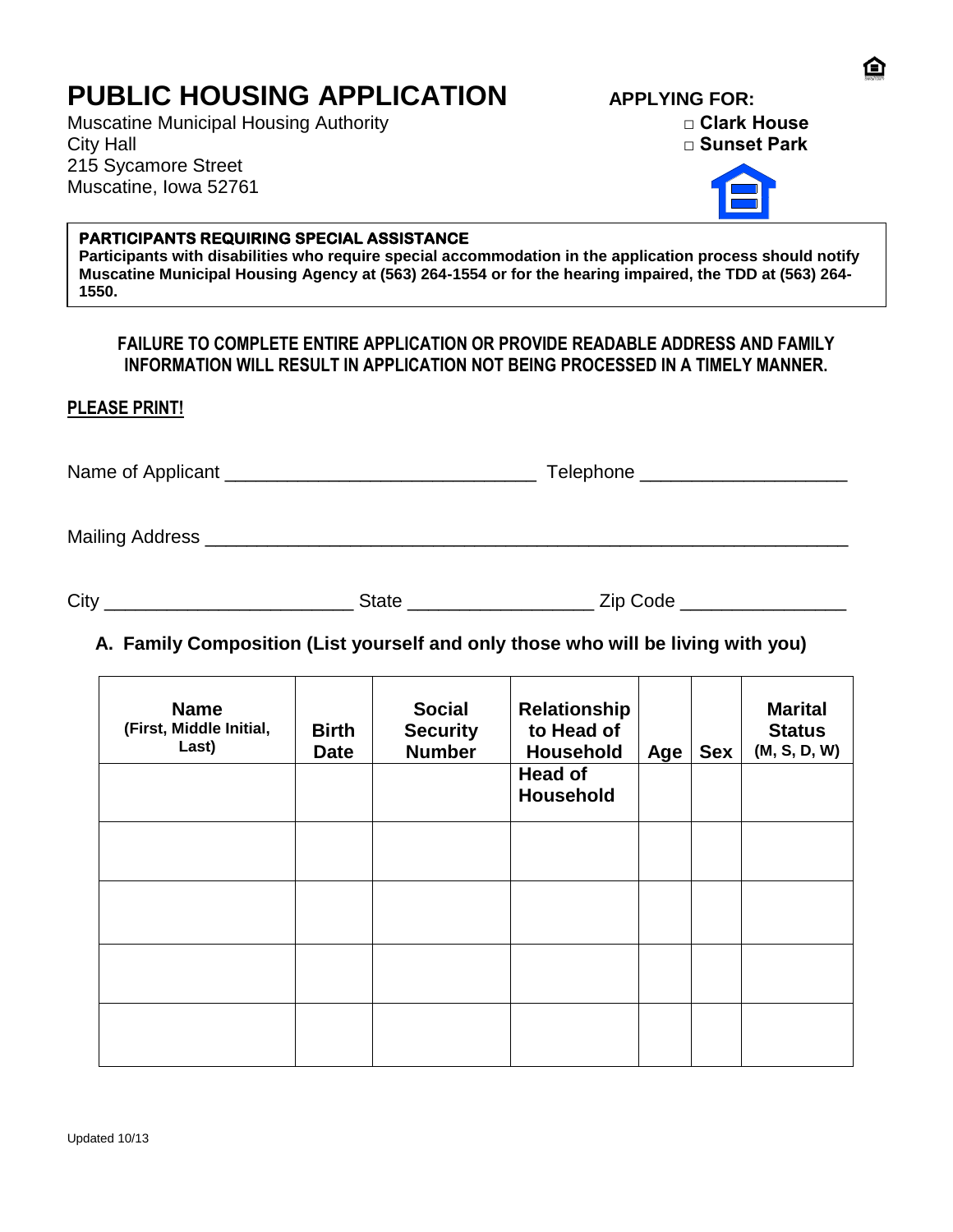**B. Source(s) and Amount(s) of Income:** List all money earned or received by any household member who is 18 years old or older.

| <b>Family Member</b> | <b>Source of Income</b><br>(Wages, SS, SSI, Pension, Alimony,<br>TANF, Contributions from family<br>and friends for living expenses,<br>food assistance, etc) | <b>Gross Dollar Amount</b><br>per Month |
|----------------------|---------------------------------------------------------------------------------------------------------------------------------------------------------------|-----------------------------------------|
|                      |                                                                                                                                                               |                                         |
|                      |                                                                                                                                                               |                                         |
|                      |                                                                                                                                                               |                                         |
|                      |                                                                                                                                                               |                                         |
|                      |                                                                                                                                                               |                                         |

| Do you engage in the selling of goods or services?                                                                                                                                                                             | □ yes □ no |  |
|--------------------------------------------------------------------------------------------------------------------------------------------------------------------------------------------------------------------------------|------------|--|
| If yes, list type of business or service example to the service of the service of the service of the service of the service of the service of the service of the service of the service of the service of the service of the s |            |  |
| Location of Business<br><u>Location</u> of Business                                                                                                                                                                            |            |  |
| <b>Monthly Gross Income</b>                                                                                                                                                                                                    |            |  |

# **C. Net Family Assets (Checking, Savings, CDs, Company Stocks, Real Estate owned, etc.)**

| <b>Household Member</b> | <b>Type of Asset</b> | Name of Bank or<br><b>Other Source</b> | <b>Value of Asset</b> |
|-------------------------|----------------------|----------------------------------------|-----------------------|
|                         |                      |                                        |                       |
|                         |                      |                                        |                       |
|                         |                      |                                        |                       |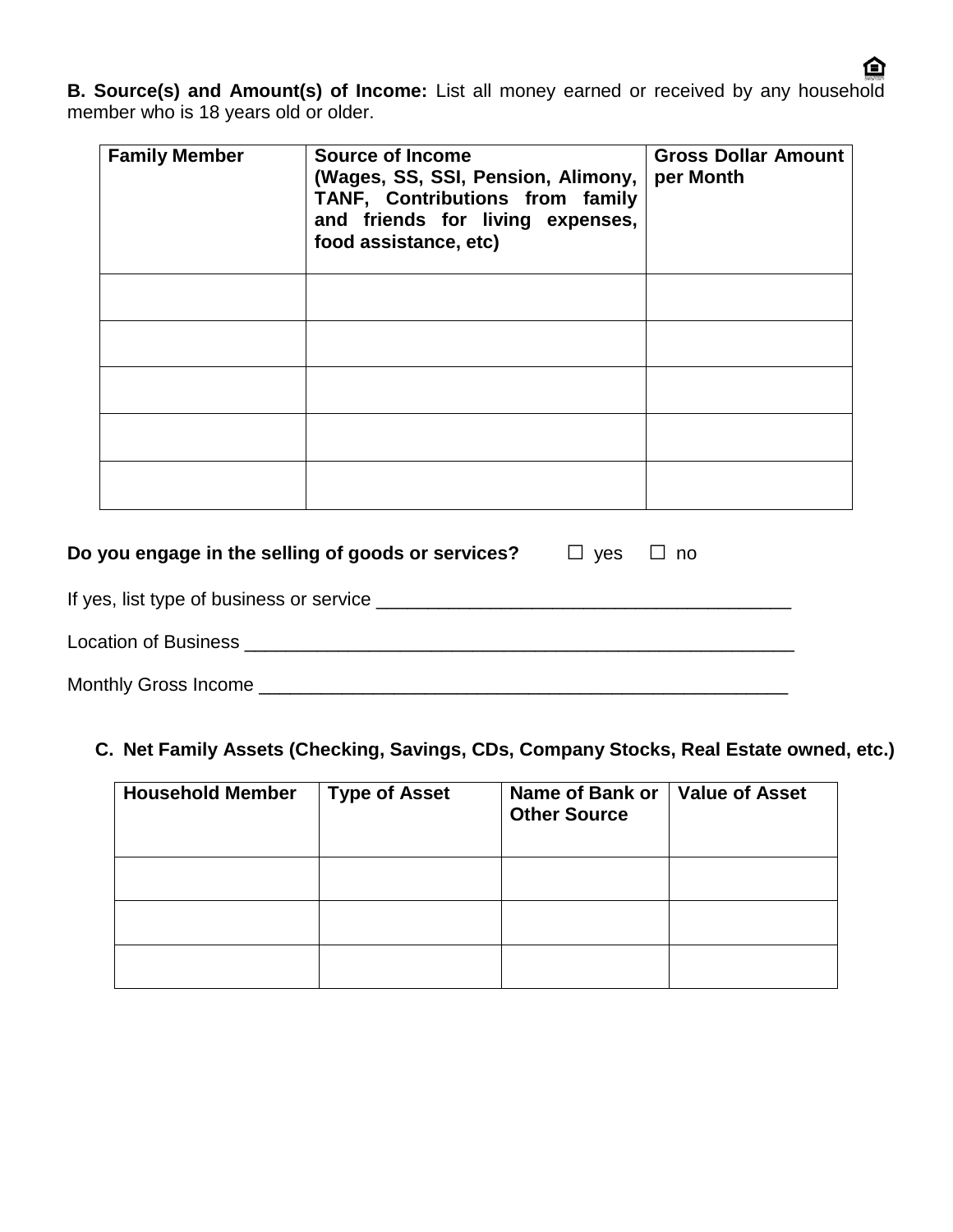## **D. Deductions and Allowances for Medical Expenses (Elderly/ Disabled only)**

**Note: Persons who are 62 or older and persons with disabilities are entitled to additional deductions such as medical expenses, health insurance premiums, etc. These expenses could impact the amount of rent you pay.**

| <b>Family Member</b> | <b>Description</b><br>(Prescription cost, Life Line, insurance<br>premiums, doctor/hospital bills, etc.) | <b>Cost per Month</b> |
|----------------------|----------------------------------------------------------------------------------------------------------|-----------------------|
|                      |                                                                                                          |                       |
|                      |                                                                                                          |                       |
|                      |                                                                                                          |                       |

| <b>E. Minority Status</b> | $\Box$ Hispanic | $\Box$ Non Hispanic |
|---------------------------|-----------------|---------------------|
|                           |                 |                     |

## **F. Ethnicity**

|  |  |  |  | $\Box$ White $\Box$ Native American $\Box$ African American $\Box$ Asian Pacific Islander |
|--|--|--|--|-------------------------------------------------------------------------------------------|
|--|--|--|--|-------------------------------------------------------------------------------------------|

## **G. Miscellaneous Information**

Note: Incorrect statements can cause your application and/or housing assistance to be declined and/or terminated. Check appropriate boxes and write full explanations as needed.

**WARNING**: TITLE 18, SECTION 1001 OF THE UNITED STATES CODE, STATES THAT A PERSON IS GUILTY OF A FELONY FOR KNOWINGLY AND WILLINGLY MAKING FALSE OR FRAUDULENT STATEMENTS TO ANY DEPARTMENT OR AGENCY OF THE UNITED STATES.

- 1. Do you and/or any household member own or have interest in: **□** real estate **□** mobile home If yes, explain \_\_\_\_\_\_\_\_\_\_\_\_\_\_\_\_\_\_\_\_\_\_\_\_\_\_\_\_\_\_\_\_\_\_\_\_\_\_\_\_\_\_\_\_\_\_\_\_\_\_\_\_\_\_\_\_\_
- 2. Have you sold any real estate in the last two (2) years? **□** yes **□** no If yes, explain: \_\_\_\_\_\_\_\_\_\_\_\_\_\_\_\_\_\_\_\_\_\_\_\_\_\_\_\_\_\_\_\_\_\_\_\_\_\_\_\_\_\_\_\_\_\_\_\_\_\_\_\_\_\_\_\_\_
- 3. Does anyone outside of your household pay for any of your bills or give you money?  **□** yes **□** no If yes, explain: \_\_\_\_\_\_\_\_\_\_\_\_\_\_\_\_\_\_\_\_\_\_\_\_\_\_\_\_\_\_\_\_\_\_\_\_\_\_\_\_\_\_\_\_
- 4. Have you or any other adult household member *ever* used any other name(s) such as a maiden **□** yes **□** no If yes, list former names: \_\_\_\_\_\_\_\_\_\_\_\_\_\_\_\_\_\_\_\_\_\_\_\_\_\_\_\_\_\_\_\_\_\_\_\_\_\_\_

\_\_\_\_\_\_\_\_\_\_\_\_\_\_\_\_\_\_\_\_\_\_\_\_\_\_\_\_\_\_\_\_\_\_\_\_\_\_\_\_\_\_\_\_\_\_\_\_\_\_\_\_\_\_\_\_\_\_\_\_\_\_\_\_\_\_\_\_\_\_\_\_\_\_\_\_\_\_

5. Have you ever committed fraud in any federally assisted housing program or been requested to repay money for knowingly misrepresenting information for such housing?  **□** yes **□** no If yes, explain: \_\_\_\_\_\_\_\_\_\_\_\_\_\_\_\_\_\_\_\_\_\_\_\_\_\_\_\_\_\_\_\_\_\_\_\_\_\_\_\_\_\_\_\_\_\_\_\_\_\_

\_\_\_\_\_\_\_\_\_\_\_\_\_\_\_\_\_\_\_\_\_\_\_\_\_\_\_\_\_\_\_\_\_\_\_\_\_\_\_\_\_\_\_\_\_\_\_\_\_\_\_\_\_\_\_\_\_\_\_\_\_\_\_\_\_\_\_\_\_\_\_\_\_\_\_\_\_\_

\_\_\_\_\_\_\_\_\_\_\_\_\_\_\_\_\_\_\_\_\_\_\_\_\_\_\_\_\_\_\_\_\_\_\_\_\_\_\_\_\_\_\_\_\_\_\_\_\_\_\_\_\_\_\_\_\_\_\_\_\_\_\_\_\_\_\_\_\_\_\_\_\_\_\_\_\_\_

6. Have you or any other household member been involved in, arrested for, or convicted of drug/alcohol activity in the past five (5) years? □ yes □ no If yes, explain: \_\_\_\_\_\_\_\_\_\_\_\_\_\_\_\_\_\_\_\_\_\_\_\_\_\_\_\_\_\_\_\_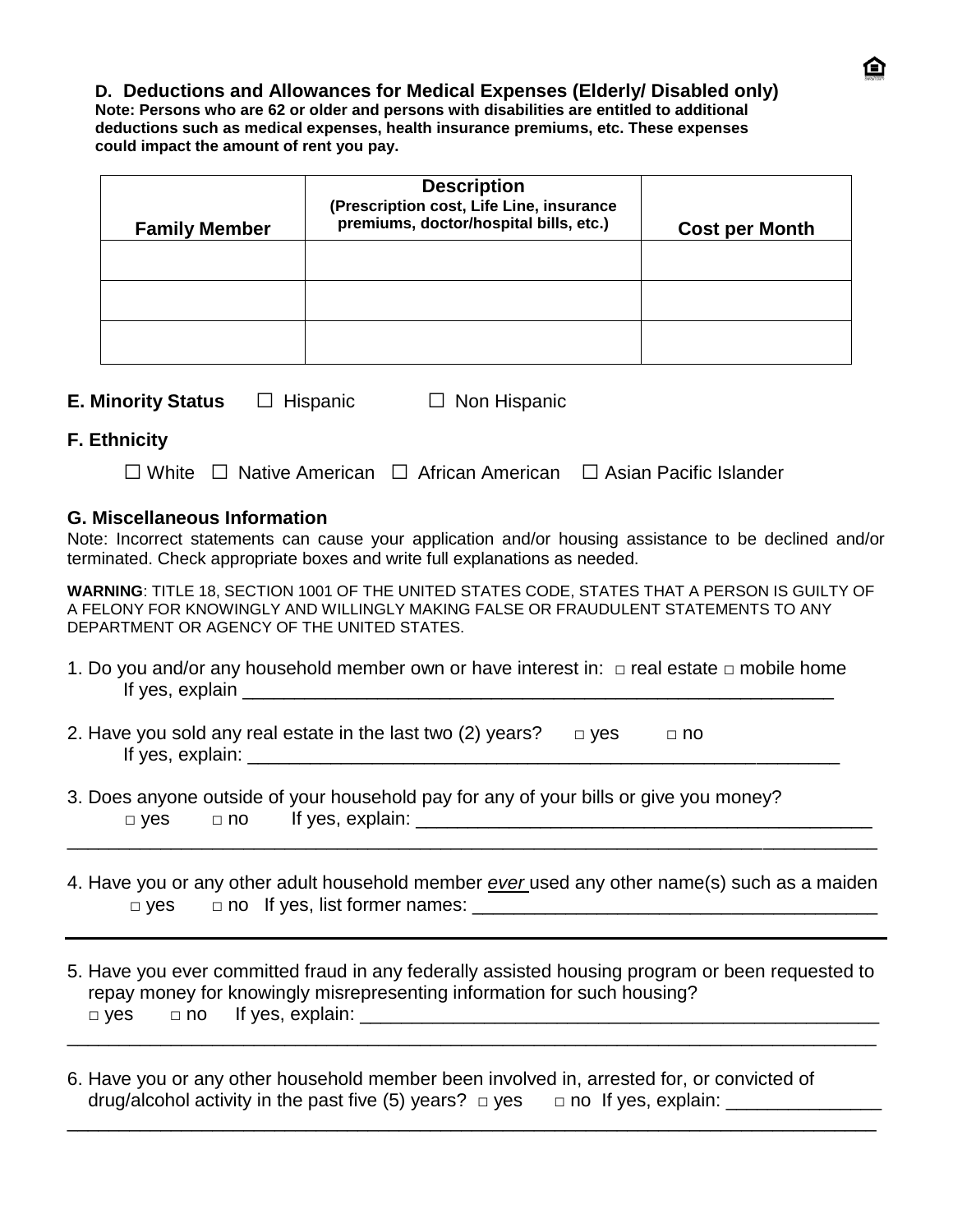7. Have you or any other household member ever been arrested/ charged for a crime other than a traffic violation in the past five (5) years? □ yes □ no If yes, explain: \_\_\_\_\_\_\_

\_\_\_\_\_\_\_\_\_\_\_\_\_\_\_\_\_\_\_\_\_\_\_\_\_\_\_\_\_\_\_\_\_\_\_\_\_\_\_\_\_\_\_\_\_\_\_\_\_\_\_\_\_\_\_\_\_\_\_\_\_\_\_\_\_\_\_\_\_\_\_\_\_\_\_\_\_\_

\_\_\_\_\_\_\_\_\_\_\_\_\_\_\_\_\_\_\_\_\_\_\_\_\_\_\_\_\_\_\_\_\_\_\_\_\_\_\_\_\_\_\_\_\_\_\_\_\_\_\_\_\_\_\_\_\_\_\_\_\_\_\_\_\_\_\_\_\_\_\_\_\_\_\_\_\_\_

- 8. Have you or any other household member been incarcerated in the past five (5) years? □ yes □ □ no If yes, explain:
- 9. Are you, or any other household member, required by court order, to register on a local or national sex offender registry? □ yes □ **□ no** If yes, list the state and the year that the offense occurred:  $\Box$

10. Will any person in your household benefit from a handicap accessible unit? **□** yes **□** no

\_\_\_\_\_\_\_\_\_\_\_\_\_\_\_\_\_\_\_\_\_\_\_\_\_\_\_\_\_\_\_\_\_\_\_\_\_\_\_\_\_\_\_\_\_\_\_\_\_\_\_\_\_\_\_\_\_\_\_\_\_\_\_\_\_\_\_\_\_\_\_\_\_\_\_\_\_\_

I hereby swear and attest that all information above about myself and other household members is true and correct.

I understand a criminal background check may be done to verify the information I have given and that untrue statements may be cause for my application and/or housing assistance to be declined and/or terminated.

I understand changes in income of any member of the household, household size and/or composition, address changes, etc. must be reported to Muscatine Municipal Housing Agency IN WRITING IMMEDIATELY.

\_\_\_\_\_\_\_\_\_\_\_\_\_\_\_\_\_\_\_\_\_\_\_\_\_\_\_\_\_\_\_\_\_\_\_\_\_\_\_ \_\_\_\_\_\_\_\_\_\_\_\_\_\_\_\_\_\_\_\_\_\_\_\_\_\_\_\_\_\_\_\_\_\_\_\_\_\_\_\_\_\_ SIGNATURE OF HEAD OF HOUSEHOLD DATE SIGNATURE OF CO-HEAD OF HOUSEHOLD DATE

## **APPLICANTS REQUIRING SPECIAL ASSISTANCE**

Applicants with disabilities who require special accommodation in the application process should notify Muscatine Municipal Housing Agency at (563) 264-1554 or for the hearing impaired, the TDD at (563) 264-1550.

A reasonable accommodation is a change, exception, or adjustment to a program, service, building, or dwelling unit that will allow a qualified person with a disability to participate fully in a program; take advantage of a service, or live in a dwelling. Applicants with disabilities who require a reasonable accommodation in order to participate in the application process or make effective use of the housing program may request such an accommodation. Muscatine Municipal Housing Agency will accommodate a specific request unless doing so would result in an undue financial and administrative burden, please call our administrative office at 563-264-1554 for more information.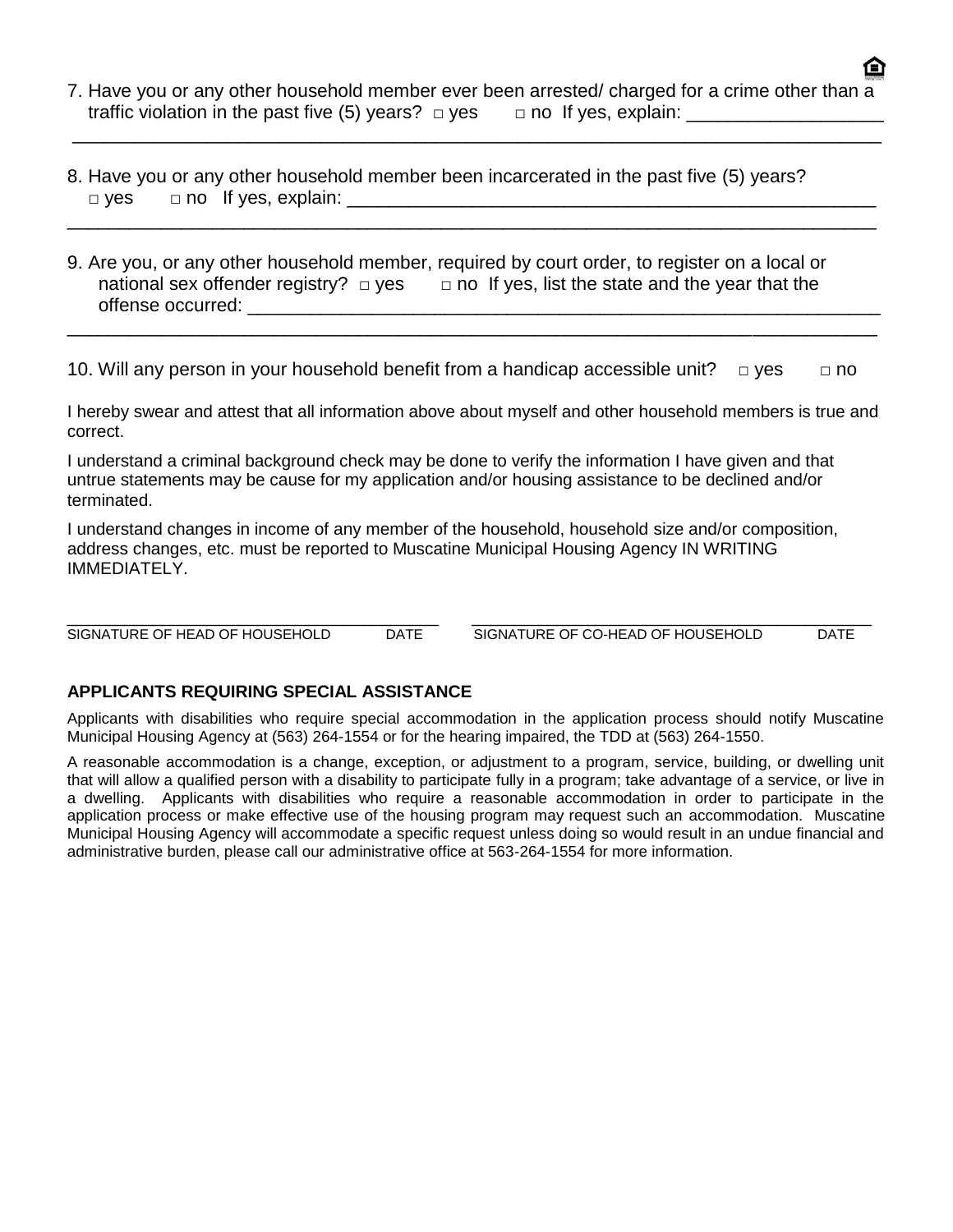**Please provide a minimum of five (5) years of Landlord/Rental and Credit History. If you cannot provide five (5) years please explain why. A minimum of three (3) personal written references are requested if sufficient history cannot be provided.**

| Have you ever been evicted? ________________ When? ______________________________ |  |  |
|-----------------------------------------------------------------------------------|--|--|
|                                                                                   |  |  |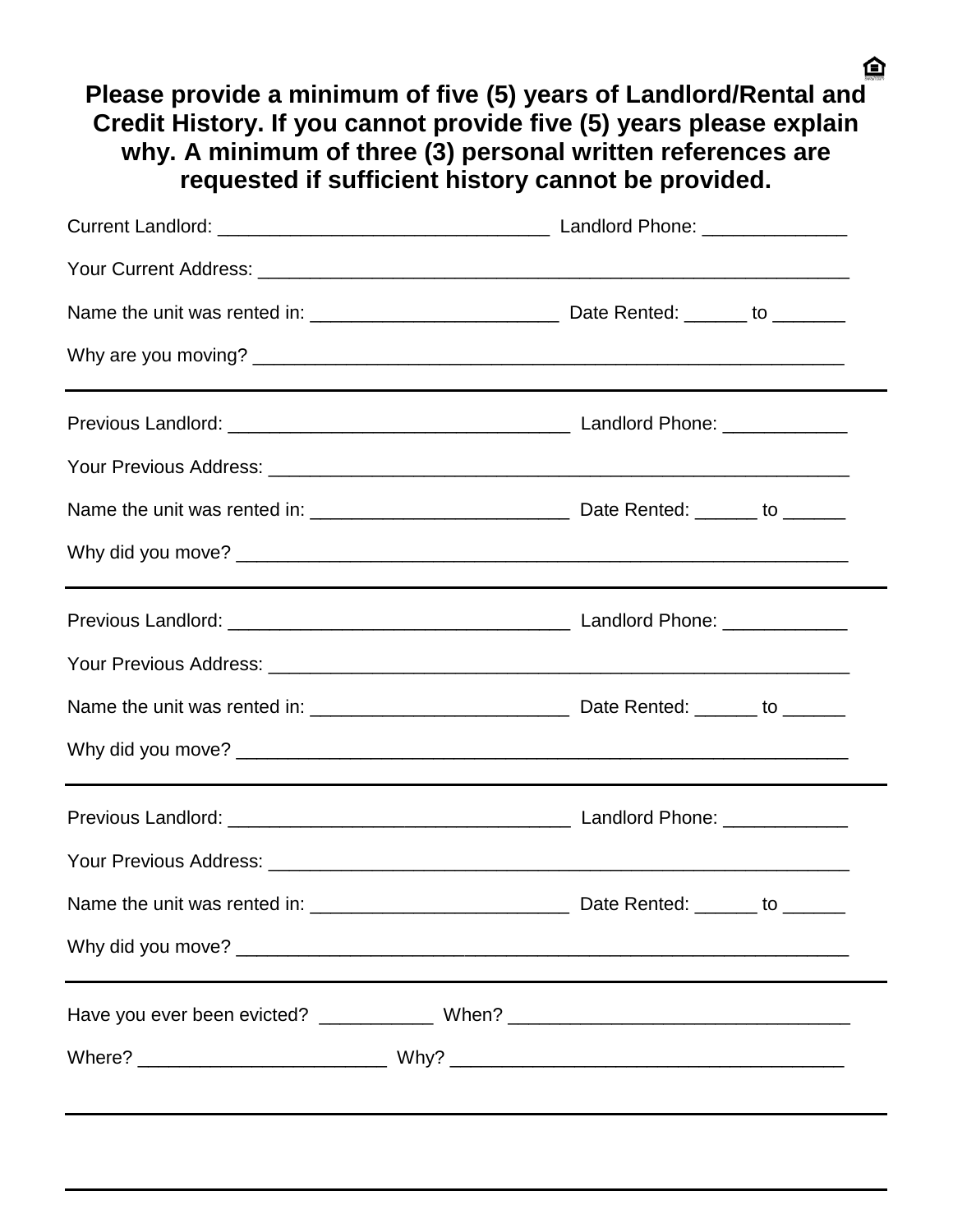# **CREDIT REFERENCES (utilities, bank/car loans, etc.)**

| Explanation for why five (5) years of Landlord/Rental and Credit History cannot be provided:                                                                                                                                                         |  |
|------------------------------------------------------------------------------------------------------------------------------------------------------------------------------------------------------------------------------------------------------|--|
|                                                                                                                                                                                                                                                      |  |
|                                                                                                                                                                                                                                                      |  |
|                                                                                                                                                                                                                                                      |  |
|                                                                                                                                                                                                                                                      |  |
| YOUR APPLICATION WILL NOT BE CONSIDERED COMPLETE IF THE LANLORD/RENTAL<br>AND CREDIT HISTORY SECTIONS ARE BLANK WITHOUT A WRITTEN EXPLANATION.<br>THREE WRITTEN PERSONAL REFERENCES ARE REQUIRED IF SUFFICIENT HISTORY<br><b>CANNOT BE PROVIDED.</b> |  |

臼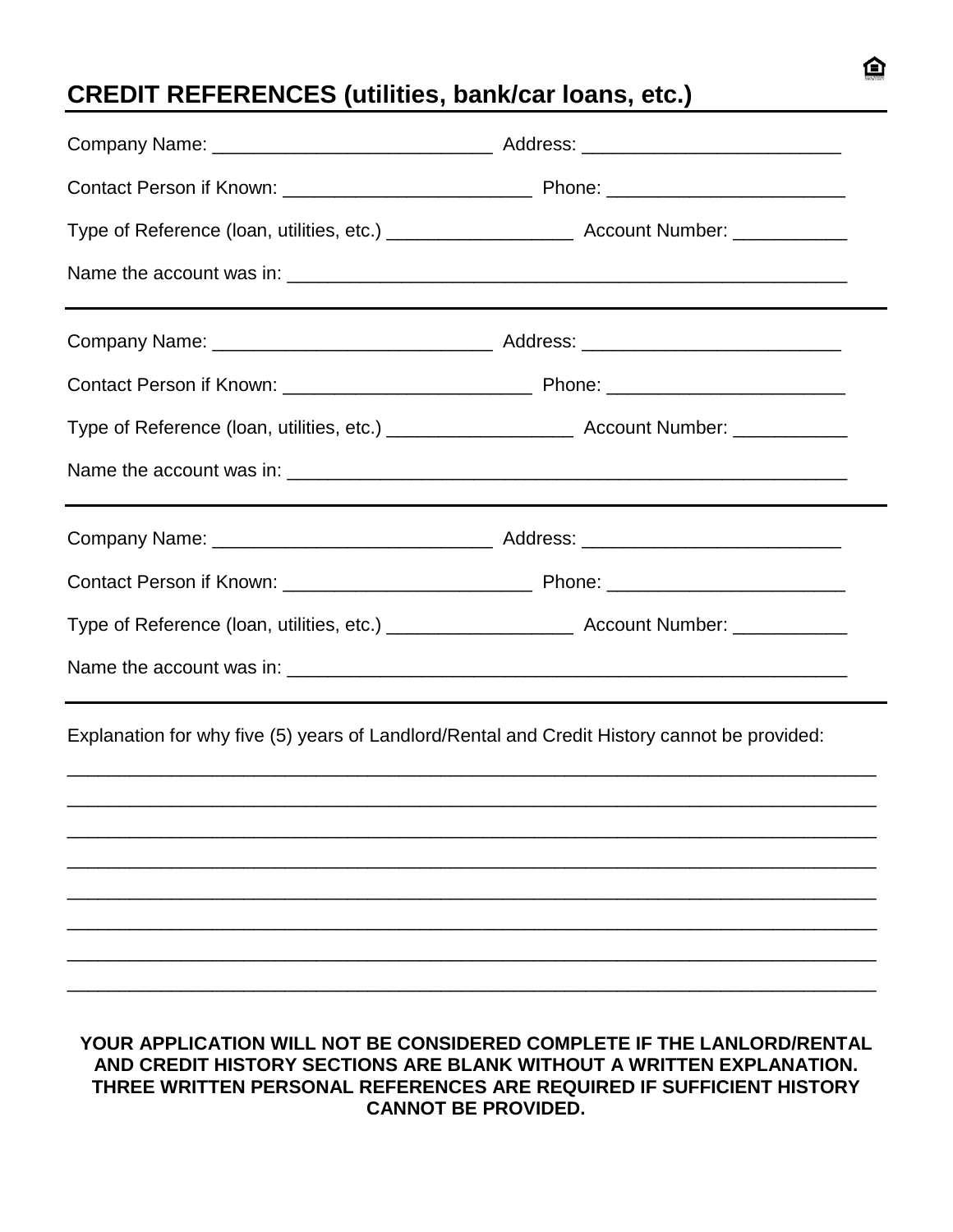## Authorization for the Release of Information/ **Privacy Act Notice**

to the U.S. Department of Housing and Urban Development (HUD) And the Housing Agency/Authority (HA)

PHA requesting release of information (Full address, name of contact person, and date)

#### **MUSCATINE MUNICIPAL HOUSING AGENCY**

215 Sycamore Street – Muscatine, IA 52761 (main office)

Also: 1810 Mulberry Avenue, 117 W. Third Street, and 2806 Bloomington Lane Muscatine, IA 52761

**Authority:** Section 904 of the Stewart B. McKinney Homeless Assistance Amendments Act of 1988, as amended by Section 903 of the Housing and Community Development Act of 1992 and Section 3003 of the Omnibus Budget Reconciliation Act of 1993. This law is found at 42 U.S.C. 3544.

This Law requires that you sign a form authorizing: (1) HUD and the Housing Agency/Authority (HA) to request verification of salary and wages from current or previous employers; (2) HUD and the HA to request wage and unemployment compensation claim information from the state agency responsible for keeping that information; (3) HUD to request certain tax return information from the U.S. Social Security Administration and the U.S. Internal Revenue Service. The law also requires independent verification of income information. Therefore, HUD or the HA may request information from financial institutions to verify your eligibility and level of benefits.

**Purpose:** In signing this consent form, you are authorizing HUD and the above-named HA to request income information from the sources listed on the form. HUD and the HA need this information to verify your household's income, in order to ensure that you are eligible for assisted housing benefits and that these benefits are set at the correct level. HUD and the HA may participate in computer matching programs with these sources in order to verify your eligibility and level of benefits.

**Uses of Information to be Obtained:** HUD is required to protect the income information it obtains in accordance with the Privacy Act of 1974, 5 U.S.C. 552a HUD may disclose information (other than tax return information) for certain routine uses, such as to other government agencies for law enforcement purposes, to Federal agencies for employment suitability purposes and to Has for the purpose of determining housing assistance. The HA is also required to protect the income information it obtains in accordance with any applicable State privacy law. HUD and HA employees may be subject to penalties for unauthorized disclosures or improper uses of the income information that is obtained based on the consent form. **Private owners may not request or receive information authorized by this form.**

**Who Must Sign the Consent Form:** Each member of your household who is 18 years of age or older must sign the consent form. Additional signatures must be obtained from new adult members joining the household or whenever members of the household become 18 years of age.

Persons who apply for or receive assistance under the following programs are required to sign this consent form:

 PHA-owned rental public housing Turnkey III Homeownership Opportunities Mutual Help Homeownership Opportunity Section 23 and 19© leased housing Section 23 Housing Assistance Payments HA-owned rental Indian housing Section 8 Rental Certificate Section 8 Rental Voucher Section 8 Moderate Rehabilitation.

**Failure to Sign Consent Form:** Your failure to sign the consent form may result in the denial of eligibility or termination of assisted housing benefits, or both. Denial of eligibility or termination of benefits is subject to the HA's grievance procedures and Section 8 informal hearing procedures.

#### **Sources of Information To Be Obtained**

State Wage Information Collection Agencies. (This consent is limited to wages and unemployment compensation I have received during period(s) within the last 5 years when I have received assisted housing benefits.)

U.S. Social Security Administration (HUD only) (This consent is limited to the wage and self employment information and payments of retirement income as referenced at Section 6103(1)(7)(A) of the Internal Revenue Code.)

U.S. Internal Revenue Service (HUD only) (This consent is limited to unearned income [i.e., interest and dividends].)

Information may also be obtained directly from: (a) current and former employers concerning salary and wages and (b) financial institutions concerning unearned income (i.e., interest and dividends). I understand that income information that I provide from these sources will be used to verify information I provide in determining eligibility for assisted housing programs and the level of benefits.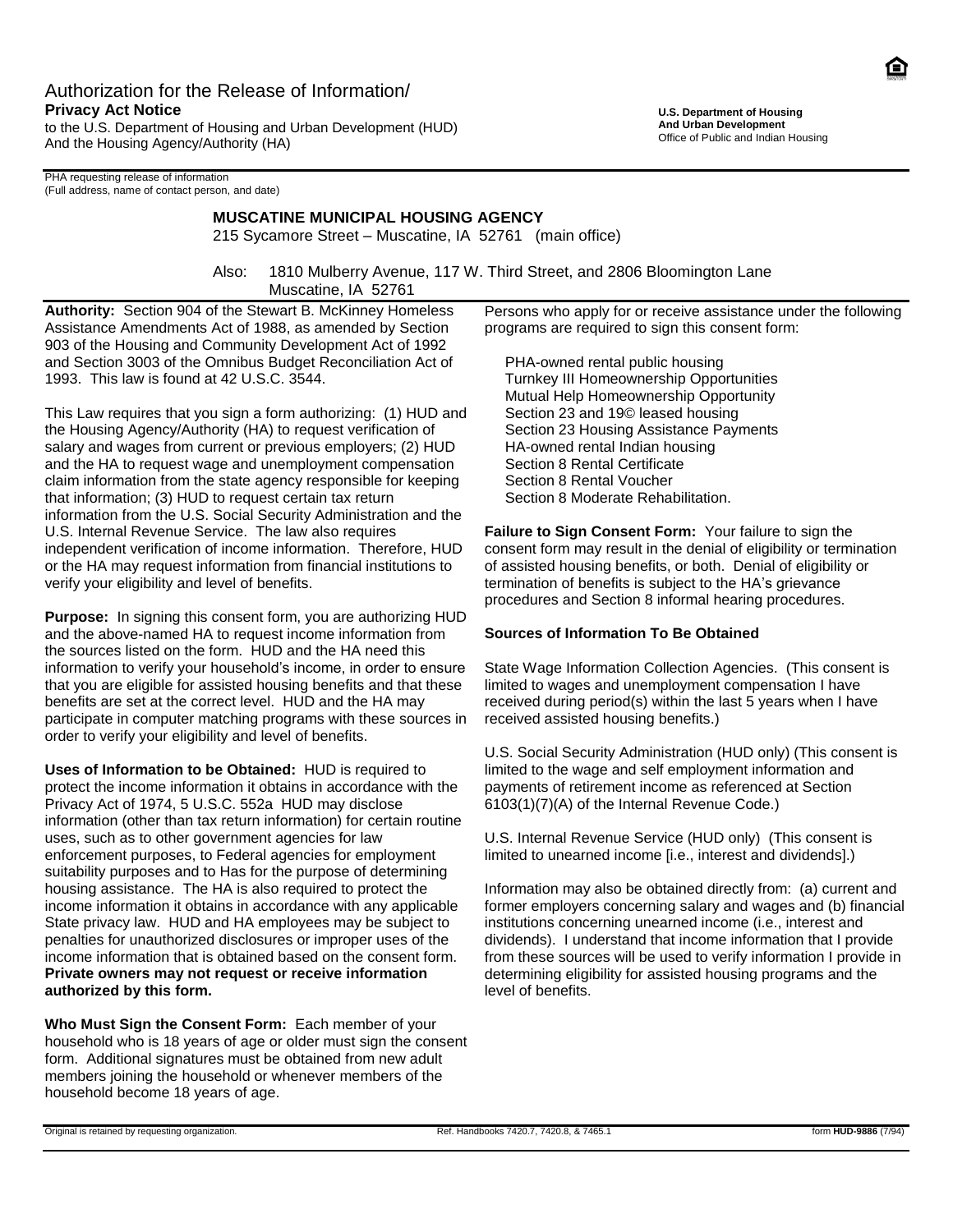**Consent: I consent to allow HUD or the HA to request and obtain income information from the sources listed on this form for the purpose of verifying my eligibility and level of benefits under HUD's assisted housing programs. I understand that Has that receive income information under this consent form cannot use it to deny, reduce or terminate assistance without first independently verifying what the amount was, whether I actually had access to the funds and when the funds were received. In addition, I must be given an opportunity to contest those determinations.**

This consent form expires 15 months after signed.

Signatures: \_\_\_\_\_\_\_\_\_\_\_\_\_\_\_\_\_\_\_\_\_\_\_\_\_\_\_\_\_\_\_\_ \_\_\_\_\_\_\_\_\_\_\_ HEAD OF HOUSEHOLD \_\_\_\_\_\_\_\_\_\_\_\_\_\_\_\_\_\_\_\_\_\_\_\_\_\_\_\_\_\_\_\_ \_\_\_\_\_\_\_\_\_\_\_\_\_\_\_\_\_\_\_\_\_\_\_\_\_\_\_\_\_\_\_\_ \_\_\_\_\_\_\_\_\_\_\_ Social Security Number (if any) of Head of Household **OTHER FAMILY MEMBER OVER AGE 18** DATE \_\_\_\_\_\_\_\_\_\_\_\_\_\_\_\_\_\_\_\_\_\_\_\_\_\_\_\_\_\_\_\_ \_\_\_\_\_\_\_\_\_\_\_ \_\_\_\_\_\_\_\_\_\_\_\_\_\_\_\_\_\_\_\_\_\_\_\_\_\_\_\_\_\_\_\_ \_\_\_\_\_\_\_\_\_\_\_ SPOUSE The STOUSE SPOUSE SERVICE OF DATE And DELITE OF DETERMILY MEMBER OVER AGE 18 ONTE \_\_\_\_\_\_\_\_\_\_\_\_\_\_\_\_\_\_\_\_\_\_\_\_\_\_\_\_\_\_\_\_ \_\_\_\_\_\_\_\_\_\_\_ \_\_\_\_\_\_\_\_\_\_\_\_\_\_\_\_\_\_\_\_\_\_\_\_\_\_\_\_\_\_\_\_ \_\_\_\_\_\_\_\_\_\_\_ OTHER FAMILY MEMBER OVER AGE 18 DATE OTHER FAMILY MEMBER OVER AGE 18 DATE \_\_\_\_\_\_\_\_\_\_\_\_\_\_\_\_\_\_\_\_\_\_\_\_\_\_\_\_\_\_\_\_ \_\_\_\_\_\_\_\_\_\_\_ \_\_\_\_\_\_\_\_\_\_\_\_\_\_\_\_\_\_\_\_\_\_\_\_\_\_\_\_\_\_\_\_ \_\_\_\_\_\_\_\_\_\_\_ OTHER FAMILY MEMBER OVER AGE 18 DATE OTHER FAMILY MEMBER OVER AGE 18 DATE

**Privacy Act Notice.** Authority: The Department of Housing and Urban Development (HUD) is authorized to collect this information by the U.S. Housing Act of 1937 (42 U.S.C. 1437 et. seq.), Title VI of the Civil Rights Act of 1964 (42 U.S.C. 2000d), and by the Fair Housing Act (42 U.S.C. 3601-19). The Housing and Community Development Act of 1987 (42 U.S.C. 3543) requires applicants and participants to submit the Social Security Number of each household member who is six years old or older. Purpose: Your income and other information are being collected by HUD to determine your eligibility, the appropriate bedroom size, and the amount your family will pay toward rent and utilities. Other Uses: HUD uses your family income and other information to assist in managing and monitoring HUD-assisted housing programs, to protect the Government's financial interest, and to verify the accuracy of the information you provide. This information may be released to appropriate Federal, State, and local agencies, when relevant, and to civil, criminal, or regulatory investigators and prosecutors. However, the information will not be otherwise disclosed or released outside of HUD, except as permitted or required by law. Penalty: You must provide all of the information requested by the HA, including all Social Security Numbers you, and all other household members age six years and older, have and use. Giving the Social Security Numbers of all household members six years of age and older is mandatory, and not providing the Social Security Numbers will affect your eligibility. Failure to provide any of the requested information may result in a delay or rejection of your eligibility approval.

#### **Penalties for Misusing this Consent:**

HUD, the HA and any owner (or any employee of HUD, the HA or the owner) may be subject to penalties for unauthorized disclosures or improper uses of information collected based on the consent form.

Use of the information collected based on the form HUD 9886 is restricted to the purposes cited on the form HUD 9886. Any person who knowingly or willfully requests, obtains or discloses any information under false pretenses concerning an applicant or participant may be subject to a misdemeanor and fined not more than \$5,000.

Any applicant or participant affected by negligent disclosure of information may bring civil action for damages, and seek other relief, as may be appropriate, against the offer or employee of HUD, the HA or the owner responsible for the unauthorized disclosure or improper use.

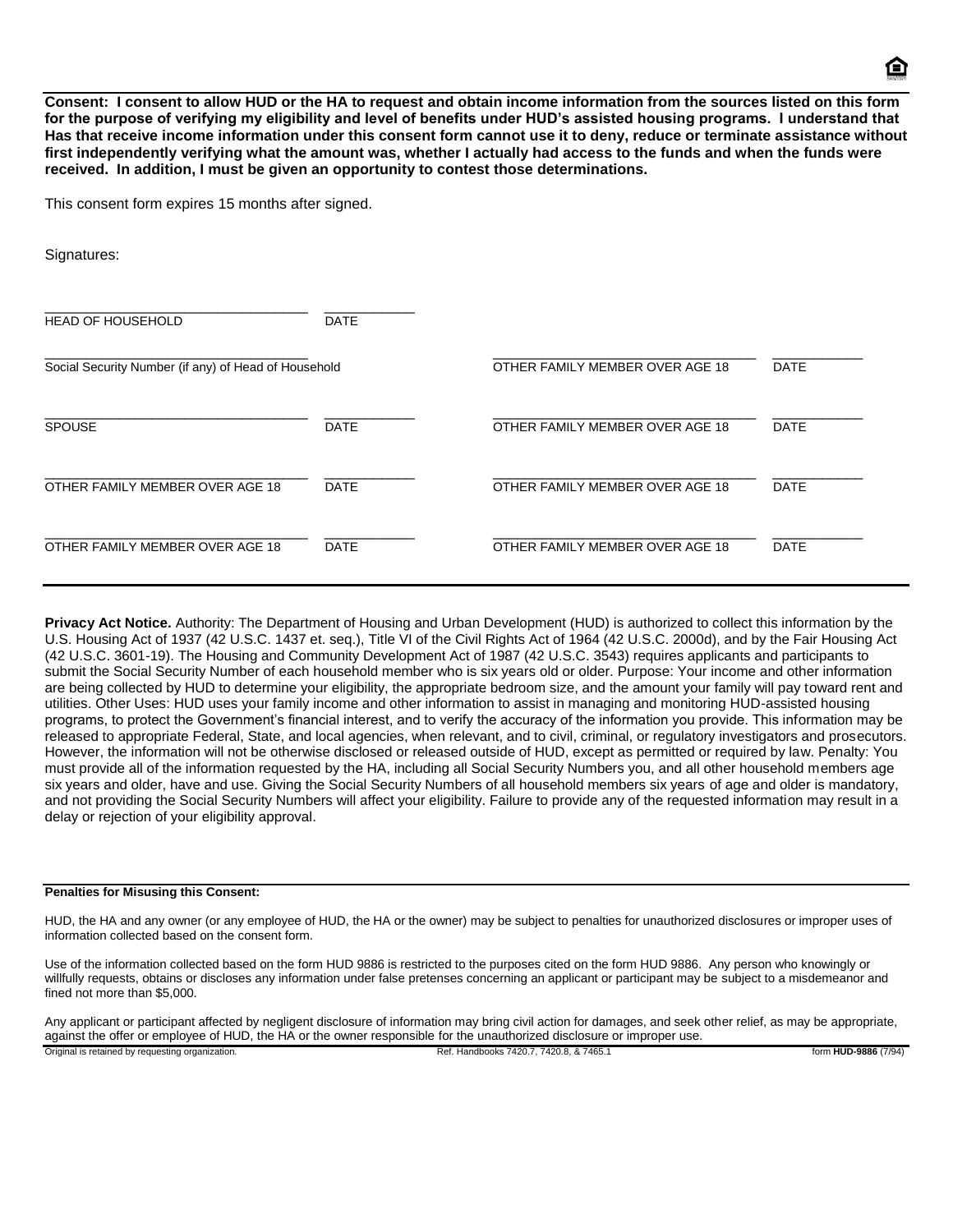Optional and Supplemental Contact Information for HUD-Assisted Housing Applicants

#### SUPPLEMENT TO APPLICATION FOR FEDERALLY ASSISTED HOUSING

This form is to be provided to each applicant for federally assisted housing

Instructions: Optional Contact Person or Organization: You have the right by law to include as part of your application for housing, the name, address, telephone number, and other relevant information of a family member, friend, or social, health, advocacy, or other organization. This contact information is for the purpose of identifying a person or organization that may be able to help in resolving any issues that may arise during your tenancy or to assist in providing any special care or services you may require. You may update, remove, or change the information you provide on this form at any time. You are not required to provide this contact information, but if you choose to do so, please include the relevant information on this form.

Check this box if you choose not to provide the contact information.

| <b>Applicant Name:</b>                                                                                                                                                                                                                                                                                                                                                                                                                                                                                                                                                                                                                                                                                                                                                                                                         |                                     |      |  |  |
|--------------------------------------------------------------------------------------------------------------------------------------------------------------------------------------------------------------------------------------------------------------------------------------------------------------------------------------------------------------------------------------------------------------------------------------------------------------------------------------------------------------------------------------------------------------------------------------------------------------------------------------------------------------------------------------------------------------------------------------------------------------------------------------------------------------------------------|-------------------------------------|------|--|--|
| <b>Mailing Address:</b>                                                                                                                                                                                                                                                                                                                                                                                                                                                                                                                                                                                                                                                                                                                                                                                                        |                                     |      |  |  |
| <b>Telephone No:</b>                                                                                                                                                                                                                                                                                                                                                                                                                                                                                                                                                                                                                                                                                                                                                                                                           | <b>Cell Phone No:</b>               |      |  |  |
| Name of Additional Contact Person or Organization:                                                                                                                                                                                                                                                                                                                                                                                                                                                                                                                                                                                                                                                                                                                                                                             |                                     |      |  |  |
| <b>Address:</b>                                                                                                                                                                                                                                                                                                                                                                                                                                                                                                                                                                                                                                                                                                                                                                                                                |                                     |      |  |  |
| <b>Telephone No:</b>                                                                                                                                                                                                                                                                                                                                                                                                                                                                                                                                                                                                                                                                                                                                                                                                           | <b>Cell Phone No:</b>               |      |  |  |
| E-Mail Address (if applicable):                                                                                                                                                                                                                                                                                                                                                                                                                                                                                                                                                                                                                                                                                                                                                                                                |                                     |      |  |  |
| <b>Relationship to Applicant:</b>                                                                                                                                                                                                                                                                                                                                                                                                                                                                                                                                                                                                                                                                                                                                                                                              |                                     |      |  |  |
| <b>Reason for Contact:</b> (Check all that apply)                                                                                                                                                                                                                                                                                                                                                                                                                                                                                                                                                                                                                                                                                                                                                                              |                                     |      |  |  |
| Emergency                                                                                                                                                                                                                                                                                                                                                                                                                                                                                                                                                                                                                                                                                                                                                                                                                      | Assist with Recertification Process |      |  |  |
| Unable to contact you                                                                                                                                                                                                                                                                                                                                                                                                                                                                                                                                                                                                                                                                                                                                                                                                          | Change in lease terms               |      |  |  |
| Termination of rental assistance                                                                                                                                                                                                                                                                                                                                                                                                                                                                                                                                                                                                                                                                                                                                                                                               | Change in house rules               |      |  |  |
| Eviction from unit                                                                                                                                                                                                                                                                                                                                                                                                                                                                                                                                                                                                                                                                                                                                                                                                             | Other:                              |      |  |  |
| Late payment of rent                                                                                                                                                                                                                                                                                                                                                                                                                                                                                                                                                                                                                                                                                                                                                                                                           |                                     |      |  |  |
| Commitment of Housing Authority or Owner: If you are approved for housing, this information will be kept as part of your tenant file. If issues<br>arise during your tenancy or if you require any services or special care, we may contact the person or organization you listed to assist in resolving the<br>issues or in providing any services or special care to you.                                                                                                                                                                                                                                                                                                                                                                                                                                                    |                                     |      |  |  |
| Confidentiality Statement: The information provided on this form is confidential and will not be disclosed to anyone except as permitted by the<br>applicant or applicable law.                                                                                                                                                                                                                                                                                                                                                                                                                                                                                                                                                                                                                                                |                                     |      |  |  |
| Legal Notification: Section 644 of the Housing and Community Development Act of 1992 (Public Law 102-550, approved October 28, 1992)<br>requires each applicant for federally assisted housing to be offered the option of providing information regarding an additional contact person or<br>organization. By accepting the applicant's application, the housing provider agrees to comply with the non-discrimination and equal opportunity<br>requirements of 24 CFR section 5.105, including the prohibitions on discrimination in admission to or participation in federally assisted housing<br>programs on the basis of race, color, religion, national origin, sex, disability, and familial status under the Fair Housing Act, and the prohibition on<br>age discrimination under the Age Discrimination Act of 1975. |                                     |      |  |  |
|                                                                                                                                                                                                                                                                                                                                                                                                                                                                                                                                                                                                                                                                                                                                                                                                                                |                                     |      |  |  |
| <b>Signature of Applicant</b>                                                                                                                                                                                                                                                                                                                                                                                                                                                                                                                                                                                                                                                                                                                                                                                                  |                                     | Date |  |  |

The information collection requirements contained in this form were submitted to the Office of Management and Budget (OMB) under the Paperwork Reduction Act of 1995 (44 U.S.C. 3501-3520). The public reporting burden is estimated at 15 minutes per response, including the time for reviewing instructions, searching existing data sources, gathering and maintaining the data needed, and completing and reviewing the collection of information. Section 644 of the Housing and Community Development Act of 1992 (42 U.S.C. 13604) imposed on HUD the obligation to require housing providers participating in HUD's assisted housing programs to provide any individual or family applying for occupancy in HUD-assisted housing with the option to include in the application for occupancy the name, address, telephone number, and other relevant information of a family member, friend, or person associated with a social, health, advocacy, or similar organization. The objective of providing such information is to facilitate contact by the housing provider with the person or organization identified by the tenant to assist in providing any delivery of services or special care to the tenant and assist with resolving any tenancy issues ansing during the tenancy of such tenant. This supplemental application information is to be maintained by the housing provider and maintained as confidential information. Providing the information is basic to the operations of the HUD Assisted-Housing Program and is voluntary. It supports statutory requirements and program and management controls that prevent fraud, waste and mismanagement. In accordance with the Paperwork Reduction Act, an agency may not conduct or sponsor, and a person is not required to respond to, a collection of information, unless the collection displays a currently valid OMB control number.

Privacy Statement: Public Law 102-550, authorizes the Department of Housing and Urban Development (HUD) to collect all the information (except the Social Security Number (SSN)) which will be used by HUD to protect disbursement data from fraudulent actions.